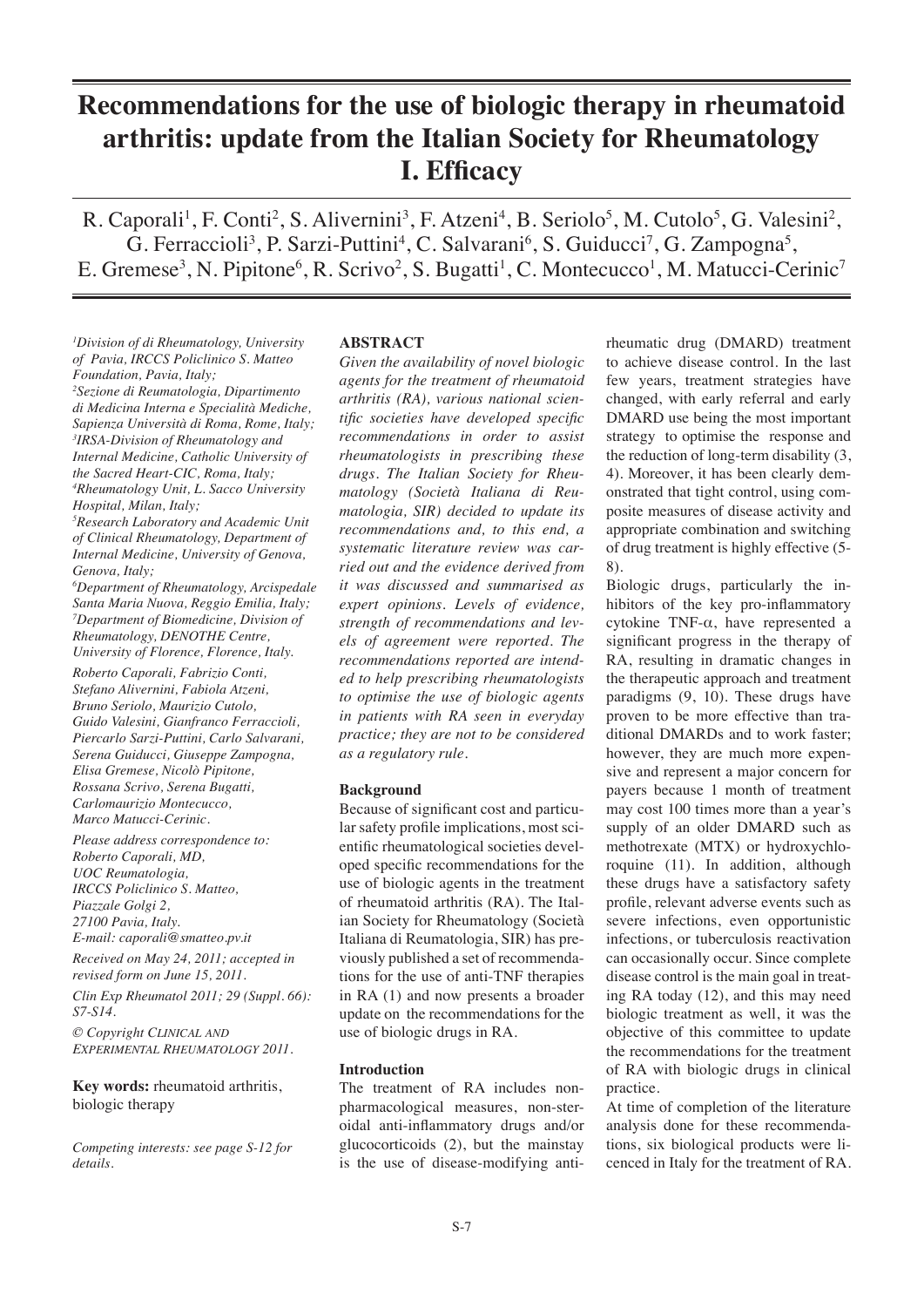Three are TNF antagonists (infliximab, etanercept and adalimumab), one is an inhibitor of IL-1 (anakinra), one is a Bcell depleting drug (rituximab) and one is an inhibitor of T-cell co-stimulation (abatacept). With respect to the present indication of regulatory agencies, anakinra and TNF-antagonists are indicated for treatment of active RA after DMARD failure, while rituximab and abatacept should be used after failure of first-line biologic drugs. The rather modest efficacy profile of anakinra, which is still on the market in Italy, seems to limit its use in RA, while it has been successfully used in the treatment of different inflammatory conditions (*i.e*. autoinflammatory diseases) (13).

At the time of submission for publication, other biological agents were marketed. In particular, they included an inhibitor of IL-6 receptor (tocilizumab) which was licenced for treatment of RA after DMARD failure or after failure with biologics (14, 15), and 2 other TNF-antagonists (golimumab and certolizumab) (16, 17). In the meantime, the European regulatory agency (EMA) and the Italian Regulatory Agency also approved the use of abatacept as a firstline drug, after DMARD failure.

## **Recommendations**

*Who should be treated*

A definite diagnosis of RA is a prerequisite for considering TNF antagonist therapy. The patient must meet classification criteria for RA, and a diagnosis of RA must be made by a physician with extensive experience in the management of RA.

- 1- Patients candidate for treatment with TNF antagonists should be those with insufficient response to MTX taken for at least 3 months at the highest tolerated dosage (up to 20 mg/week) (Ia, A).
- 2- In patients with contraindications or intolerance to MTX, treatment with TNF antagonists should be started after failure of another drug with structural efficacy taken for at least 3 months at the optimal tolerated dosage (*e.g*. leflunomide 20 mg/day, sulfasalazine 2 g/day, cyclosporine 3-5 mg/kg/day) (Ia, A).
- 3- In case of failure of MTX (or other DMARDs as stated above), the following scenarios should represent indications for the use of TNF antagonists:
	- 3.1. High disease activity for at least one month, as defined by the 28 joint count disease activity score  $(DAS28) > 5.1$  (Ia, A).
	- 3.2. Moderate disease activity (DAS  $28 > 3.2$  and  $\le 5.1$ ) in the presence of unfavourable prognostic factors:
	- 3.2.1. immunological and serological markers: a positive test for anti-citrullinated protein antibodies (ACPA) or IgM rheumatoid factor (RF); elevated erythrocyte sedimentation rate (ESR) or C-reactive protein (CRP) (Ib, B);
	- 3.2.2. clinical markers: persistence of at least 1 swollen joint (Ib, B);
	- 3.2.3. imaging markers: early occurrence of bone erosions on x-rays (III, C); ultrasonography detection of active synovitis with power Doppler signal (III, C).
	- 3.3. Joint damage progression (new erosions) regardless of disease activity (III, C).
	- 3.4. For patients with moderate disease activity (DAS28 >3.2 and  $\leq$ 5.1) without unfavourable prognostic factors, a DMARD combination therapy or the substitution of the first DMARD with another synthetic DMARD might be considered before TNF antagonists  $(Ia, A)$ .

RA therapy has undergone a major transformation over the past years: the early introduction of DMARDs to take advantage of the window of opportunity, the use of combinations of synthetic and biological DMARDs, and the availability of biologic agents in patients who fail to respond to DMARDs have allowed to significantly ameliorate the long-term outcome of the disease (18). Nevertheless, some patients, even those treated with biologic agents, show a suboptimal response or develop adverse events that lead to the discontinuation of therapy (19). Furthermore, remission rates remain low and patients with RA suffer from a decreased overall quality of life and still miss a significant number of working days (20).

It has been widely recognised that the timing of instituting an appropriate therapy appears crucial to avoid an unfavourable RA phenotype and to yield a positive impact on long-term outcome. Indeed, erosions, a marker of disability in late disease, develop within 3 months of disease onset in 10–26% of RA patients, and in 75% they are appreciable within 2 years (21-24). However, the decision of when to introduce biologic agents, which have proven to minimise structural damage, is really challenging in that the disease course of RA varies considerably among patients and, while some patients may experience a severe, acute onset of the disease, others show chronic and intermittent symptoms (20). In addition, in patients treated with TNF antagonists, an apparent dissociation between inflammation and radiologic outcome has been observed: in fact, joint damage can be retarded or stopped even in cases with persistent active disease (25, 26). On the other hand, several reports have shown that joint damage may occur even in patients who have satisfied the criteria for clinical remission, suggesting ongoing disease activity (27-30). This feature is particularly relevant in that evidence has been provided that both radiographic damage and disease activity are independent contributors to impaired physical function in RA, both early on and late in the disease process (31). Thus, complete remission remains a challenge for a significant number of patients with evidence of residual disease activity by imaging techniques in spite of clinical improvement, and it still has to be defined what is the best way to treat RA optimising the wide array of therapeutic options available nowadays.

MTX is a highly effective drug in RA and it is considered the anchor drug in combination with both other DMARDs and biologics (32). The task force agreed that patients candidate for starting TNF antagonists should be those failing MTX taken for at least 3 months at the highest tolerated dosage (up to 20 mg/week). The statement about the minimal duration of MTX treatment takes into account data recently obtained by the post-hoc analysis of the ASPIRE trial, where patients with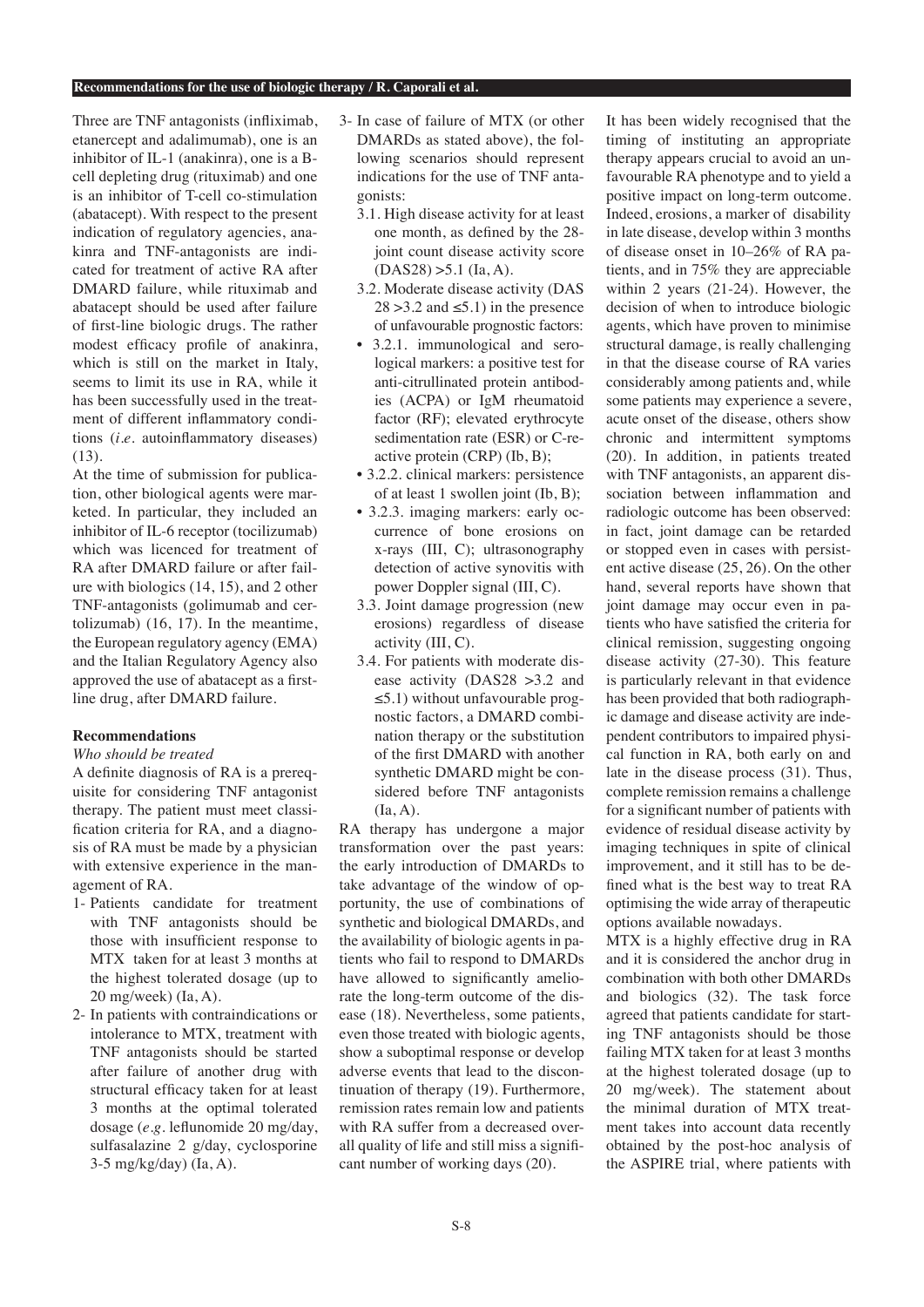|               | Table I. Category of evidence, strength of recommendation and level of agreement of dif- |  |  |  |  |  |
|---------------|------------------------------------------------------------------------------------------|--|--|--|--|--|
| ferent items. |                                                                                          |  |  |  |  |  |

| Item        | Category of<br>evidence    | Strength of<br>recommendation                   | Level of<br>agreement |  |
|-------------|----------------------------|-------------------------------------------------|-----------------------|--|
| a1          | Ia                         | А                                               | $9.67 \ (\pm 1.15)$   |  |
| a2          | Ia                         | A                                               | $9.08 (\pm 1.5)$      |  |
| a3.1        | Ia                         | A                                               | $9.41 (\pm 1.5)$      |  |
| a3.2        | $Ib^*, Ib^{**}, III^{***}$ | $\mathbf{B}^*,\mathbf{B}^{**},\mathbf{C}^{***}$ | $8.67 \ (\pm 1.61)$   |  |
| a3.3        | Ш                          | С                                               | $9.08 (\pm 1.08)$     |  |
| a3.4        | Ia                         | A                                               | $9.58 (\pm 1.16)$     |  |
| b1          | Ib                         | A                                               | $9.83 \ (\pm 0.58)$   |  |
| b2          | Ib                         | А                                               | $9.42 (\pm 1.24)$     |  |
| $\mathbf c$ | IV                         | C                                               | $9.33 (\pm 1.23)$     |  |
| d1          | Ia                         | A                                               | $9.58 (\pm 0.79)$     |  |
| d2          | Ia                         | A                                               | $9.58 (\pm 1.16)$     |  |
| $\rm e$     | Ia                         | А                                               | $9.17 \ (\pm 1.59)$   |  |
| f1.1        | IV                         | C                                               | $8.92 \ (\pm 1.38)$   |  |
| f1.2        | IIIb                       | D                                               | $8.83 \ (\pm 1.11)$   |  |
| f1.3        | Ia                         | A                                               | $9.17 \ (\pm 1.27)$   |  |
| f2.1        | IV                         | C                                               | $9.67 \ (\pm 0.78)$   |  |
| f2.2        | Ia                         | A                                               | $9.83 \ (\pm 0.39)$   |  |
| f3          | Ib                         | A                                               | $9.75 \ (\pm 0.45)$   |  |
| g1          | IIIb                       | B                                               | $9.58 (\pm 0.79)$     |  |
| g2          | IIIb                       | B                                               | $8.92 (\pm 1.44)$     |  |

\*Immunological and serological markers: a positive test for ACPA or IgM RF; elevated ESR or CRP; \*\*Clinical markers: persistence of at least 1 swollen joint; \*\*\*Imaging markers: early occurrence of bone erosions by x-ray (III, C); ultrasonography detection of active synovitis with power Doppler signal.

active RA for ≤3 years and no prior MTX treatment were randomised to receive MTX plus placebo or MTX plus infliximab. At weeks 14 and 54, more patients in the latter group were in remission, but MTX plus placebo halted radiographic progression only if patients achieved remission within 3 months, while MTX plus infliximab also halted or minimised progression in patients with low or moderate disease activity, respectively (33). On the other hand, the results of the COMET study, in which the combination of MTX and etanercept was compared to MTX alone in patients with early active RA, showed that the proportion of patients treated with MTX alone reaching DAS28 remission increasingly rose up to week 24 of treatment (34).

In patients with contraindications or intolerance to MTX, the task force stated that TNF antagonists should be considered after failure of another drug with structural efficacy taken for at least 3 months at the optimal tolerated dosage. The drugs considered as valid options were leflunomide 20 mg/day, sulfasalazine 2 g/day, cyclosporine 3-5 mg/kg/ day. These three DMARDs demonstrated a slowing down of the radiographic

progression (35-39); however, considering the great amount of data on efficacy and safety of MTX, they should be used in patients with contraindications or intolerance to MTX.

In case of failure of MTX (or the other DMARDs as stated above), the task force hypothesized the following four scenarios as possible indications for the use of TNF antagonists.

1. Patients with high disease activity lasting at least one month, as defined by DAS28>5.1 (Ia, A) (6, 34, 40, 41).

2. Patients with moderate disease activity (DAS28 > 3.2 and  $\leq 5.1$ ) in the presence of unfavourable prognostic factors, including immunological and serological markers: ACPA, IgM RF, and elevated ESR, CRP (Ib, B); clinical markers: presence of at least 1 swollen joint (Ib, B); imaging markers: early occurrence of bone erosions on plain xrays (III, C), ultrasonography (US) detection of active synovitis with power Doppler signal (III, C). With this statement the committee emphasises the importance of taking into account all possible factors predictive of joint damage progression to decide treatment strategy. In the ASPIRE trial, patients with early active RA, not previously treated with MTX, were randomly assigned to receive escalating doses of MTX up to 20 mg/week plus placebo or infliximab plus MTX to identify disease characteristics leading to progression of joint damage. CRP and ESR levels, and swollen joint count were associated with greater joint damage progression in the MTX-only group, while none of these parameters was associated with progression in the infliximab plus MTX group. Patients receiving MTX alone who had persistently active disease showed greater radiographic progression of joint damage than those taking MTX plus infliximab (42). Recently, positivity for ACPA also appeared to be the strongest independent predictor of radiographic progression in a cohort of RA patients followed longitudinally for 10 years (43).

Serial power Doppler ultrasonography (PDUS)-assessed synovitis appeared to be a valid predictor of erosions when comparing patients with early RA who did or did not develop erosive disease. The results of different studies showed that PDUS findings at baseline may have a predictive value in disease activity and radiographic outcome (44, 45). It should be underlined that no randomised controlled trials (RCTs) have tested this approach based on prognostic factors; however, it is supported by various indirect evidence from the existing literature.

3. Patients with joint damage progression (new erosions), regardless of disease activity, documented by plain radiographs.

4. For patients with moderate disease activity (DAS28 > 3.2 and  $\leq 5.1$ ) without unfavourable prognostic factors, DMARD combination therapy or sequential administration of another synthetic DMARD should be considered (Ia, A) before TNF antagonists. MTX combination therapy was superior to MTX monotherapy in patients with a previous inadequate response to MTX (taken for at least 3–6 months), resulting in significantly more American College of Rheumatology (ACR)20, ACR50 and ACR70 responses (46-50). TNF antagonists should be used in the case of failure of these additional treatment strategies.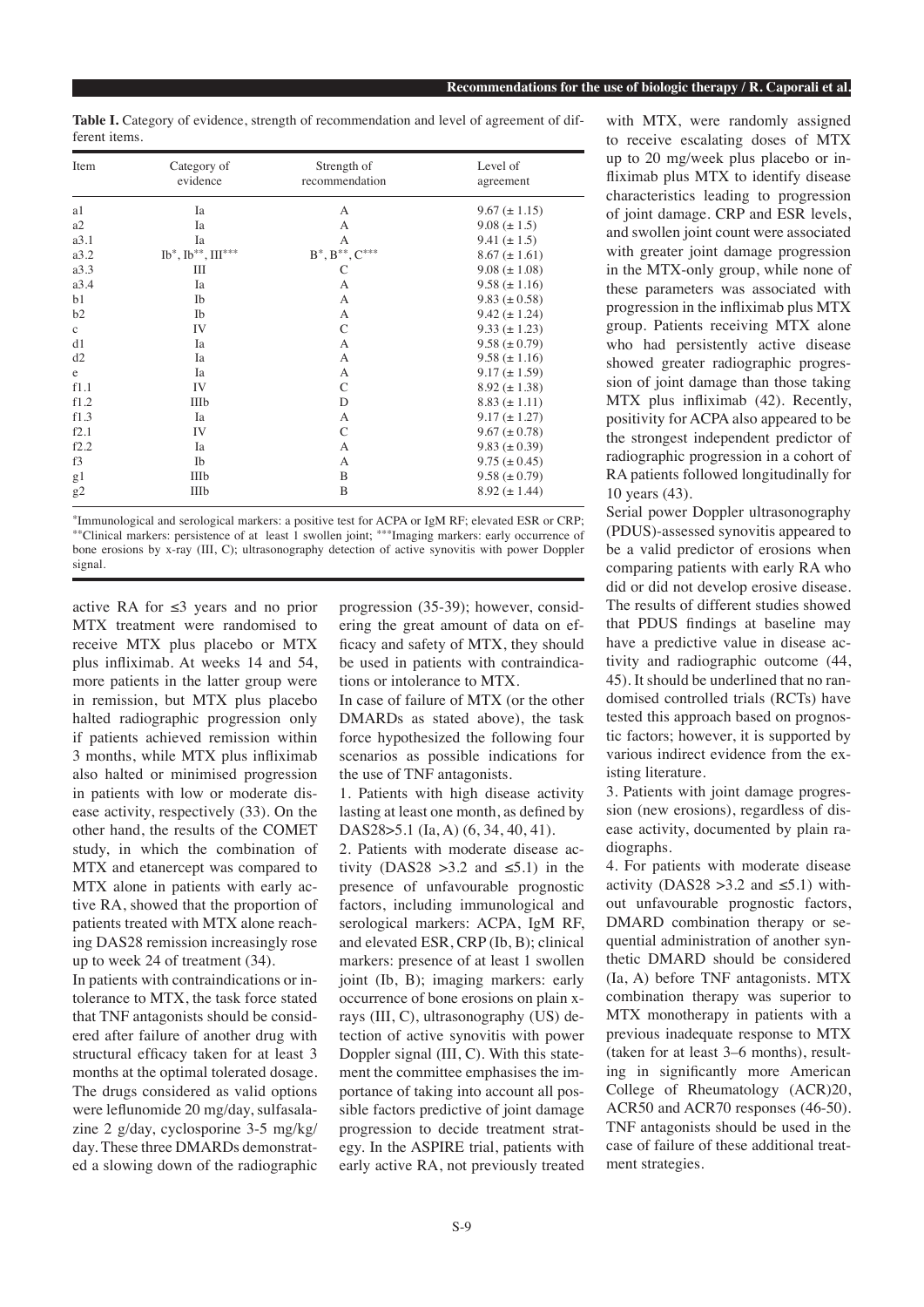# *Monotherapy or combination therapy*

- 1- In the treatment of RA, the combination therapy [TNF antagonists + MTX] has a higher efficacy (in terms of ACR, EULAR responses and DAS remission rates) compared to MTX monotherapy (Ib, A).
- 2- In case of intolerance, toxicity or refusal to take MTX, patients may be treated with a combination of a biologic drug and another DMARD (leflunomide, cyclosporine) (1b, A) or with a biologic monotherapy (adalimumab, etanercept) (1b, A)

Biologic agents should be used in combination with MTX (or other DMARDs if MTX is contraindicated or not tolerated), since the combination has greater efficacy and better structural protection than monotherapy, with no increase in adverse events. This has been clearly demonstrated in phase III trials for TNF antagonists (51, 52) and for rituximab as well (53). It is noteworthy that the TNF antagonist adalimumab and etanercept are licensed as monotherapy on the basis of their efficacy in clinical trials, while infliximab should only be used in combination with MTX; rituximab and abatacept should also be used in combination with MTX (54).

As for treatment with TNF antagonists, in case of intolerance, toxicity or refusal to take MTX, patients may be treated with a combination of biologic TNF antagonist and another DMARD such as leflunomide, azathioprine, sulfasalazine and cyclosporine (55-60).

# *Which biologic drug should be tried first1*

The choice of which drug should be tried first is largely based on physician's opinion and should be shared with the patient; it may be based on the different way of administration (subcutaneously *vs.* intravenously) or frequency of administration (every 8 weeks for infliximab, every 2 weeks

for adalimumab, weekly or twice a week for etanercept) and patients' characteristics (4, C).

At the time of completion of these recommendations, the only biological agents licensed in Italy for treating RA patients with active disease despite classical DMARDs were TNF antagonists. RCTs directly comparing the efficacy of different TNF antagonists are lacking, even if differences exist among the three compounds actually on the market; the safety profile seems roughly similar among the 3 agents as well. The choice of which drugs should be tried first is largely based on physician's opinion and should be shared with the patient; it may be based on the different way of administration (subcutaneously *vs.*  intravenously) or frequency of administration (every 8 weeks for infliximab, every 2 weeks for adalimumab, weekly or twice a week for etanercept).

It should also be mentioned that anakinra (IL1 receptor antagonist), while effective in individual patients with RA, did not show high level of clinical efficacy in clinical trials (61, 62) and so it has not been recommended as a major biologic for RA treatment.

Recommended regimens for the three TNF antagonists are as follows:

- infliximab: at a starting dose of 3 mg/ kg intravenously at week 0, 2, 6, and then every 8 weeks;
- etanercept: at a dosage of 25 mg subcutaneously twice a week or 50 mg once a week;
- adalimumab: at a dosage of 40 mg subcutaneously every 2 weeks.

## *How and when disease activity should be evaluated*

- 1. In daily practice EULAR response and DAS low disease activity or remission evaluation with swollen joint count, tender joint count and Health Assessment Questionnaire (HAQ) are necessary to evaluate patients' clinical response during biologic treatment (Ia, A).
- 2. In daily practice the efficacy evaluation of RA patients treated with biologics should be performed at least every 3 months using DAS28. Functional outcome using HAQ score should also be evaluated every

3 months, while radiologic progression should be evaluated at least every 12 months by plan radiographs of hands, feet, and symptomatic joints (Ia, A).

Different trials have shown that aiming at low disease activity or remission by adjusting treatment every 1–3 months in conjunction with strict monitoring is associated with better clinical, radiographic and functional outcome than with classical follow-up (33, 63, 64). Thus, the treatment target should be reached ideally within 3 months. In line with these data, monitoring should be regularly performed. Valid measures for this purpose are represented by composite scoring systems including joint counts such as DAS, DAS28, simplified disease activity index (SDAI) and clinical disease activity index (CDAI) (65). As the majority of trials evaluating the efficacy of biologic therapies as well as the published guidelines consider DAS28 as the method of choice for evaluating disease activity and response to treatment, the expert panel suggests the use of DAS28 to evaluate response in biologic-treated patients in everyday practice.

### *Definition of treatment failure*

1- Patients not achieving EULAR response (using DAS28) after 12 weeks of biologic treatment should be considered non-responders and a change in the treatment strategy is recommended (Ia, A).

Nowadays it is clear that attaining a state of remission or low disease activity leads to better structural and functional outcomes (5, 66, 67). Thus, remission is the primary therapeutic aim, in particular in patients with early RA, even if low disease activity may be an appropriate alternative, especially for patients with longstanding RA. However, achieving clinical remission cannot be used in clinical practice as the main criterion for deciding whether to change the treatment regimen. So patient response to treatment should be defined based on the EULAR response criteria using the DAS28. At least 12 weeks of treatment are required before concluding that a patient fails to respond.

<sup>1</sup> After the completion of the bibliographic research and before manuscript submission, other three drugs came on the market in Italy with the indication for RA showing insufficient response to MTX (or other DMARDs): tocilizumab (IL-6 receptor antagonist), golimumab and certolizumab (both anti-TNF). Moreover, abatacept received the approval for RA patients with MTX insufficient response.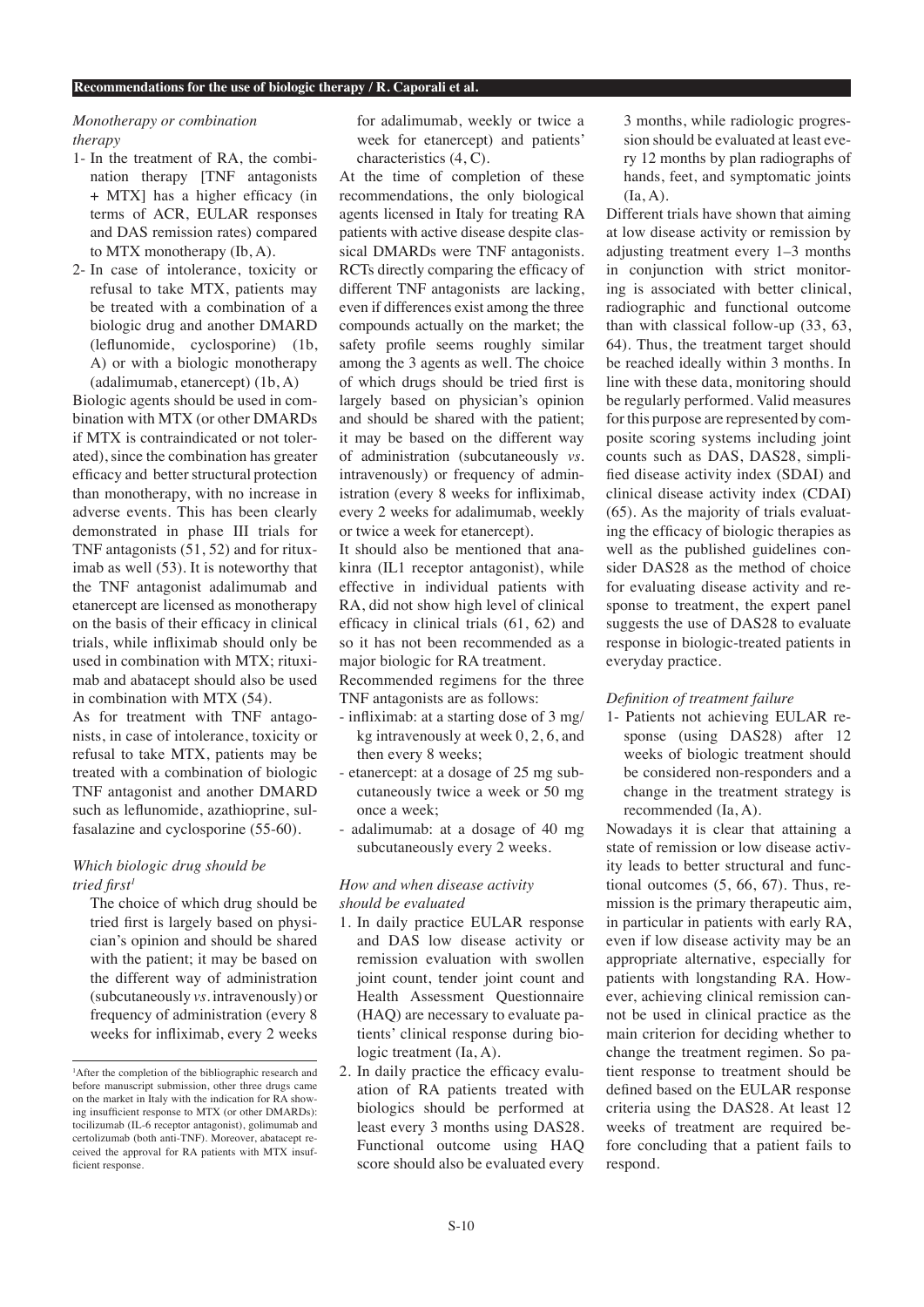# *Strategies after biologic failure*

1- First failure:

- 1.1. If the TNF antagonist is used alone, a reintroduction of conventional DMARD, in general MTX (up to 20 mg/week, if tolerated), is suggested (IV, C).
- 1.2. If the TNF antagonist used is infliximab, decreasing the dose interval (every 4 instead of 8 weeks) or increasing progressively by 1.5 mg/kg the dosage (3 to 7.5 mg/kg) may be effective (IIIb, D).
- 1.3. In patients with inefficacy or adverse events to the first TNF antagonist agent, either a treatment with a second TNF antagonist or with another biologic with a different mechanism of action is recommended (Ia, A).
- 2- Second failure:
	- 2.1. Switching from a second to a third TNF antagonist is not recommended, as the rate of response to the third drug appears significantly lower (IV, C).
	- 2.2. In patients failing to respond to a second TNF antagonist, other biologics with different mechanisms of action should be considered (Ia, A).
- 3- Three or more failures: Even in patients failing to respond to 3 (or more) drugs, an attempt with another biologic drug might be helpful (Ib, A).

At the end of the literature search for the present paper, 3 TNF antagonists (infliximab, etanercept and adalimumab) were on the market in Italy for RA; in the real world up to 50% of patients fail to respond to these drugs or develop adverse events leading to treatment discontinuation (68-73) . Patients who fail TNF antagonists have different treatment options, including the addition of conventional DMARDs, increasing dosage or decreasing administration intervals, switching to an alternative TNF antagonist, or changing to an agent with a different mechanism of action.

The better efficacy of the combination of biologics plus MTX or a different conventional DMARD has been clearly demonstrated in various clinical trials (54-57).

Several studies suggest that decreas-

ing the dosing interval or increasing the dosage may be helpful in patients not responding to infliximab therapy at the classical dosage of 3 mg/kg every 8 weeks (74-76).

- Increasing the dosage of the other 2 TNF antagonists (etanercept and adalimumab) is only seldom reported and it does not seem to be helpful on clinical ground (76).
- Data on switching TNF antagonists come from small case series and on the analyses of country-based large registries of patients treated with TNF antagonists. These studies are limited by their short duration, small sample sizes, and the lack of randomisation or controls (77-85).

The sequence and type of TNF antagonist switch may affect the effectiveness of subsequent anti-TNF therapies. Greater benefits with switching between a soluble receptor (etanercept) and a monoclonal antibody (infliximab or adalimumab or golimumab or certolizumab), compared with switches between monoclonal antibodies have been reported (78-81). The reason for stopping the first TNF antagonist may affect the rate of response to a second. It has been reported that a patient is more likely to stop taking a second TNF antagonist because of inefficacy if the first was also stopped because of inefficacy and, similarly, that a patient is more likely to develop an adverse event due to a second agent if the first was stopped because of an adverse event (80). The ReAct study, which included 899 patients who switched to adalimumab, demonstrated a better response rate in patients who replaced previous treatments because of loss of efficacy and adverse events than in those who presented primary failure (86). On the other hand, a third switch does not seem to be useful as the rate of response to the third TNF antagonist is significantly lower (87). It is fair to say that after two TNF antagonist failures even the other biologics with a different MOA (mode of action) do less well.

Several RCTs demonstrated that patients who fail a first course of a TNF antagonist may respond to rituximab or to abatacept (84, 88). Observational studies suggest that switching from a TNF antagonist to another as well as switching from a TNF antagonist to abatacept or rituximab is beneficial. There are no controlled trials comparing switching between TNF antagonist and drugs with a different mechanism of action: at the moment there are no robust data to recommend the use of a second TNF antagonist with respect to change mechanism of action. At the moment the choice is largely based on the physician's experience as well as the patient's preferences and characteristics (89).

# *Management of patients achieving remission*

- 1- In patients who achieve clinical remission, glucocorticoids and drugs that are mainly symptomatic (*i.e*. pain killers and non-steroidal antiinflammatory drugs) should be decreased and stopped if possible  $(IIIb, B)$ .
- 2- When a prolonged remission without glucocorticoids is obtained (over 12 months), a dose reduction in DMARDs and biotherapies may be considered (IIIb, B).

There are many definitions of remission, such as those by the ACR or based on composite disease activity measures (*i.e*. DAS, DAS28, CDAI, SDAI), and it is well established that some criteria allow for more residual disease activity than other (63). Furthermore, even when swelling cannot be discerned clinically, it may continue to exist at a subclinical level. If possible, this subclinical level should be evaluated with US and/or magnetic resonance imaging (MRI), which are more sensitive than physician's evaluation for detecting a low disease activity. Imaging demonstrates that synovitis can progress despite normalisation of laboratory parameters and clinical examination.

US is an important tool to monitor disease activity and progression and even remission. The Doppler technique enables evaluation of blood flow in different tissues (*i.e*. synovium, tendon and muscle). Despite a few limits (operator-related imaging technique, with few standardised protocols), it can detect and monitor soft tissue and joint inflammation (88, 89).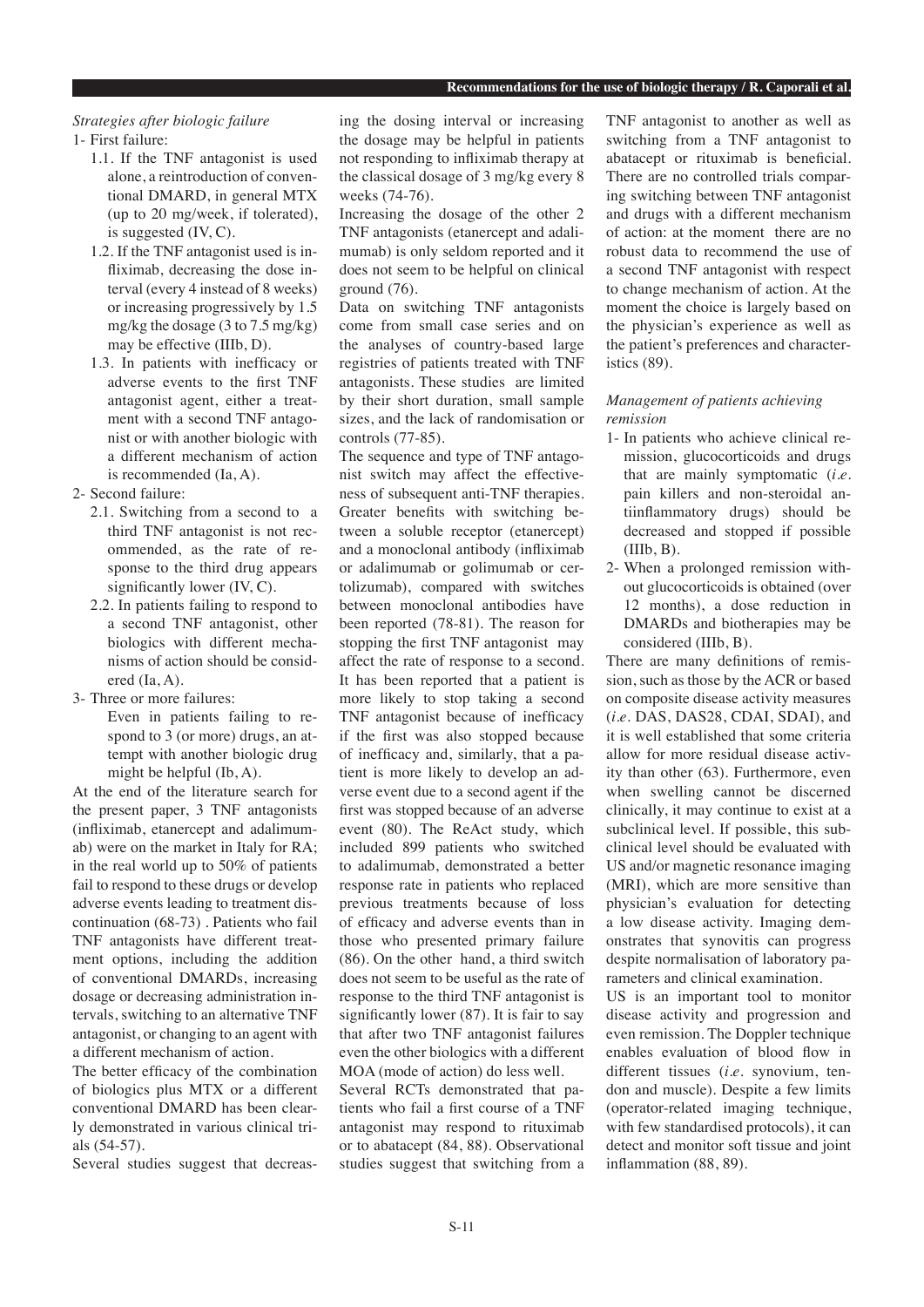If available, MRI may be a useful and complete tool to evaluate erosive damage, bone oedema and (with contrastenhanced MRI) synovial inflammation. In particular, bone oedema is seen as the most important predictor of radiographic progression (90).

## **Conclusion**

These recommendations by the Italian Society for Rheumatology summarise the latest evidence pertaining to RA treatment, focusing on the use of biologic agents marketed in Italy. While MTX is still considered the primary option for most RA patients, the biologic agents currently available represent an effective treatment modalitiy, in particular for patients showing a sub-optimal response to MTX. These recommendations will be reviewed periodically, in light of new published evidence.

## **Competing interests**

*C. Montecucco has received grants and research support from Abbott, Merck Sharp and Dohme, Pfizer, Schering-Plough, and Roche; R. Caporali has received honoraria as a speaker from Abbott, BMS and Roche;* 

*the other co-authors have declared no competing interests.*

### **References**

- 1. VALESINI G, MONTECUCCO C, CUTOLO M: Recommendations for the use of biologic (TNF-alpha blocking) agents in the treatment of rheumatoid arthritis in Italy. *Clin Exp Rheumatol* 2006; 24: 413-23.
- 2. SMOLEN JS, LANDEWÉ R, BREEDVELD FC *et al.*: EULAR recommendations for the management of rheumatoid arthritis with synthetic and biological disease-modifying antirheumatic drugs. *Ann Rheum Dis* 2010; 69: 964-75.
- 3. NELL VP, MACHOLD KP, EBERL G, STAMM TA, UFFMANN M, SMOLEN JS: Benefit of very early referral and very early therapy with disease-modifying anti-rheumatic drugs in patients with early rheumatoid arthritis. *Rheumatology* 2004; 43: 906-14.
- 4. EMERY P, BREEDVELD FC, DOUGADOS M, KALDEN JR, SCHIFF MH, SMOLEN JS: Early referral recommendation for newly diagnosed rheumatoid arthritis: evidence-based development of a clinical guide. *Ann Rheum Dis* 2002; 61: 290-7.
- 5. GRIGOR C, CAPELL H, STIRLING A *et al.*: Effect of a treatment strategy of tight control for rheumatoid arthritis (the TICORA study): a single-blind randomized controlled trial. *Lancet* 2004; 364: 263-9.
- 6. GOEKOOP-RUITERMAN YP, DE VRIES-BOU-

WSTRA JK, ALLAART CF *et al.*: Comparison of treatment strategies in early rheumatoid arthritis: a randomized trial. *Ann Intern Med* 2007; 146: 406-15.

- 7. VERSTAPPEN SM, JACOBS JW, VAN DER VEEN MJ, HEURKENS AH, SCHENK Y, TER BORG EJ, *et al.*; UTRECHT RHEUMATOID AR-THRITIS COHORT STUDY GROUP: Intensive treatment with methotrexate in early rheumatoid arthritis: aiming for remission. Computer Assisted Management in Early Rheumatoid Arthritis (CAMERA, an open-label strategy trial). *Ann Rheum Dis* 2007; 66: 1443-9.
- 8. SCHOELS M, KNEVEL R, ALETAHA D *et al.*: Evidence for treating rheumatoid arthritis to target: results of a systematic literature search. *Ann Rheum Dis* 2010; 69: 638-43.
- 9. KUEK A, HAZLEMAN BL, ÖSTÖR AJK: Immune mediated inflammatory diseases (IMIDs) and biologic therapy: a medical revolution. *Postgrad Med J* 2007; 83: 251-60.
- 10. LEE DM, WEINBLATT ME: Rheumatoid arthritis. *Lancet* 2001: 358: 903-11.
- 11. YELIN E, WANKE NA. YELIN E, WANKE LA: An assessment of the annual and longterm direct costs: The impact of poor function and functional decline. *Arthritis Rheum* 1999; 42: 1209-18.
- 12. SMOLEN JS, ALETAHA D, BIJLSMA JW, BREEDVELD FC, BOUMPAS D, BURMESTER G, *et al.*; T2T EXPERT COMMITTEE: Treating rheumatoid arthritis to target: recommendations of an international task force. A*nn Rheum Dis* 2010; 69: 631-7.
- 13. GEYER M, MÜLLER-LADNER U: Actual status of antiinterleukin-1 therapies in rheumatic diseases. *Curr Opin Rheumatol*. 2010; 22: 246-51.
- 14. SINGH JA, BEG S, LOPEZ-OLIVO MA: Tocilizumab for rheumatoid arthritis. *Cochrane Database Syst Rev* 2010; 7: CD008331.
- 15. GARNERO P, THOMPSON E, WOODWORTH T, SMOLEN JS: Rapid and sustained improvement in bone and cartilage turnover markers with the anti-interleukin-6 receptor inhibitor tocilizumab plus methotrexate in rheumatoid arthritis patients with an inadequate response to methotrexate: results from a substudy of the multicenter double-blind, placebo-controlled trial of tocilizumab in inadequate responders to methotrexate alone. *Arthritis Rheum* 2010; 62: 33-43.
- 16. KEYSTONE E, GENOVESE MC, KLARESKOG L *et al.*: Golimumab in patients with active rheumatoid arthritis despite methotrexate therapy: 52-week results of the GO-FOR-WARD study. *Ann Rheum Dis* 2010; 69: 1129-35.
- 17. SMOLEN J, LANDEWÉ RB, MEASE P *et al.*: Efficacy and safety of certolizumab pegol plus methotrexate in active rheumatoid arthritis: the RAPID 2 study. A randomised controlled trial. *Ann Rheum Dis* 2009; 68: 797-804.
- 18. VAN VOLLENHOVEN RF: Treatment of rheumatoid arthritis: state of the art 2009. *Nat Rev Rheumatol* 2009; 5: 531-41.
- 19. KEYSTONE EC: Switching tumor necrosis factor inhibitors: an opinion. *Nat Clin Pract Rheumatol* 2006; 2: 576-7.
- 20. BYKERK V: Unmet needs in rheumatoid arthritis. *J Rheumatol* 2009; 36 (Suppl. 82): 42-6.
- 21. HARRISON B, SYMMONS D: Early inflamma-

tory polyarthritis: results from the Norfolk Arthritis Register with a review of the literature. II. Outcome at three years. *Rheumatology* 2000; 39: 939-49.

- 22. MACHOLD KP, STAMM TA, EBERL GJ *et al.*: Very recent onset arthritis: clinical, laboratory, and radiological findings during the first year of disease. *J Rheumatol* 2002; 29: 2278- 87.
- 23. VAN DER HEIJDE DM: Joint erosions and patients with early rheumatoid arthritis. *Br J Rheumatol* 1995; 34 (Suppl. 2): 74-8.
- 24. KIRWAN JR: Links between radiological change, disability, and pathology in rheumatoid arthritis. *J Rheumatol* 2001; 28: 881-6.
- 25. SMOLEN JS, HAN C, BALA M *et al.*; for the ATTRACT STUDY GROUP: Evidence of radiographic benefit of infliximab plus methotrexate in rheumatoid arthritis patients who had no clinical improvement: a detailed subanalysis of data from the Anti-Tumor Necrosis Factor Trial in Rheumatoid Arthritis with Concomitant Therapy study. *Arthritis Rheum*  $2005: 52: 1020-30$
- 26. LANDEWÉ R, VAN DER HEIJDE D, KLARES-KOG L, VAN VOLLENHOVEN R, FATENE-JAD S: Disconnect between inflammation and joint destruction after treatment with etanercept plus methotrexate: results from the trial of etanercept and methotrexate with radiographic and patient outcomes. *Arthritis Rheum* 2006; 54: 3119-25.
- 27. MOLENAAR ET, VOSKUYL AE, DINANT HJ, BEZEMER PD, BOERS M, DIJKMANS BA: Progression of radiologic damage in patients with rheumatoid arthritis in clinical remission. *Arthritis Rheum* 2004; 50: 36-42.
- 28. BROWN AK, QUINN MA, KARIM Z *et al.*: Presence of significant synovitis in rheumatoid arthritis patients with disease-modifying antirheumatic drug-induced clinical remission: evidence from an imaging study may explain structural progression. *Arthritis Rheum* 2006; 54: 3761-73.
- 29. BROWN AK, CONAGHAN PG, KARIM Z *et al.*: An explanation for the apparent dissociation between clinical remission and continued structural deterioration in rheumatoid arthritis. *Arthritis Rheum* 2008; 58: 2958-67.
- 30. SCIRÈ CA, MONTECUCCO C, CODULLO V, EPIS O, TODOERTI M, CAPORALI R: Ultrasonographic evaluation of joint involvement in early rheumatoid arthritis in clinical remission: power Doppler signal predicts short-term relapse. *Rheumatology* (Oxford) 2009; 48: 1092-7.
- 31. ØDEGÅRD S, LANDEWÉ R, VAN DER HEIJDE D, KVIEN TK, MOWINCKEL P, UHLIG T: Association of early radiographic damage with impaired physical function in rheumatoid arthritis. *Arthritis Rheum* 2006; 54: 68-75.
- 32. VISSER K, KATCHAMART W, LOZA E *et al.*: Multinational evidence-based recommendations for the use of methotrexate in rheumatic disorders with a focus on rheumatoid arthritis: integrating systematic literature research and expert opinion of a broad international panel of rheumatologists in the 3E Initiative. *Ann Rheum Dis* 2009; 68: 1086-93.
- 33. SMOLEN JS, HAN C, VAN DER HEIJDE DM *et al*.; ACTIVE-CONTROLLED STUDY OF PA-TIENTS RECEIVING INFLIXIMAB FOR THE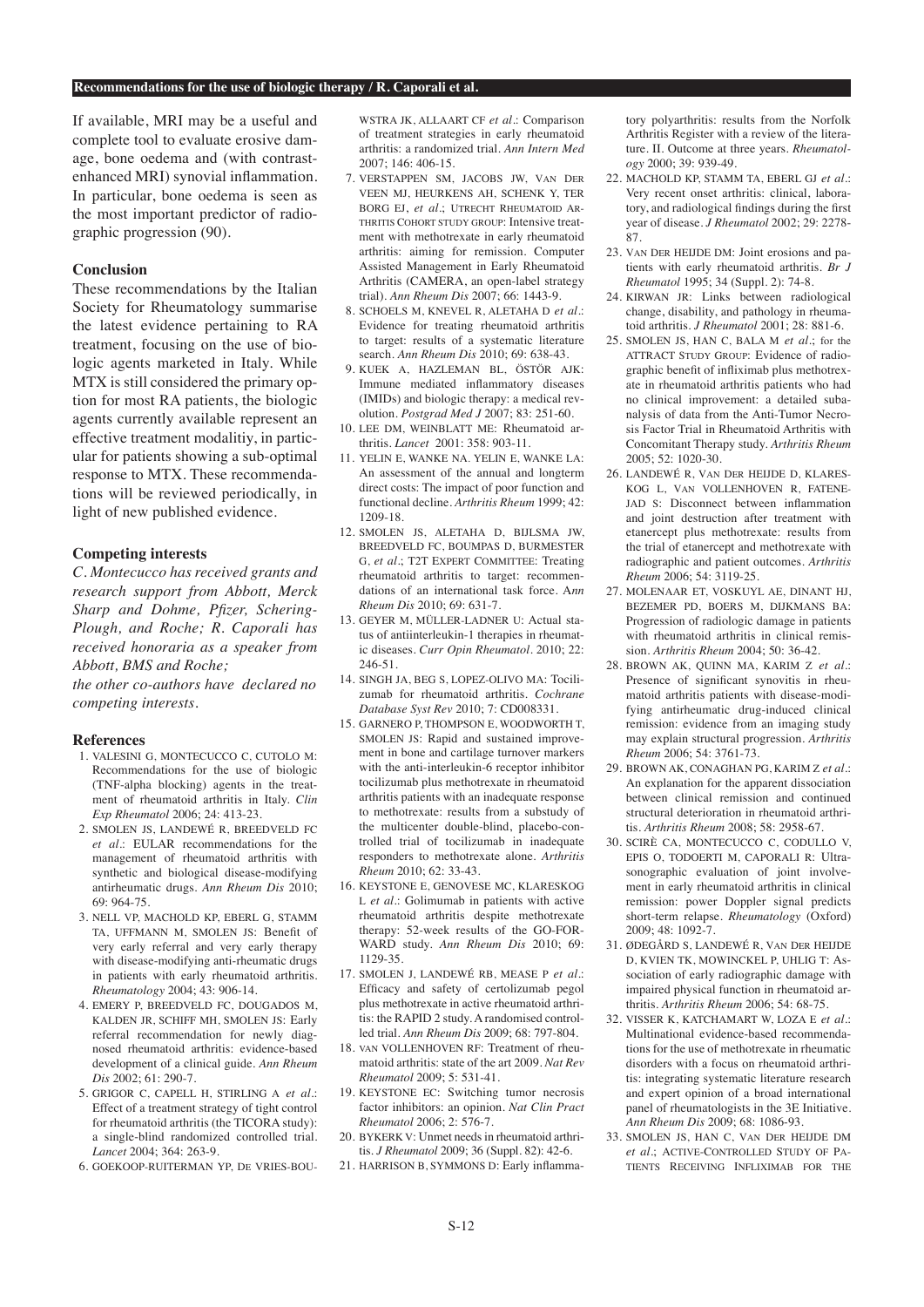TREATMENT OF RHEUMATOID ARTHRITIS OF EARLY ONSET (ASPIRE) STUDY GROUP: Radiographic changes in rheumatoid arthritis patients attaining different disease activity states with methotrexate monotherapy and infliximab plus methotrexate: the impacts of remission and tumour necrosis factor blockade. *Ann Rheum Dis* 2009; 68: 823-7.

- 34. EMERY P, BREEDVELD FC, HALL S *et al.*: Comparison of methotrexate monotherapy with a combination of methotrexate and etanercept in active, early, moderate to severe rheumatoid arthritis (COMET): a randomised, double-blind, parallel treatment trial. *Lancet* 2008; 372: 375-82.
- 35. NANDI P, KINGSLEY GH, SCOTT DL: Disease-modifying antirheumatic drugs other than methotrexate in rheumatoid arthritis and seronegative arthritis. *Curr Opin Rheumatol*  2008; 20: 251-6.
- 36. PLOSKER GL, CROOM KF: Sulfasalazine: a review of its use in the management of rheumatoid arthritis. *Drugs* 2005; 65: 1825-49.
- 37. DONAHUE KE, GARTLEHNER G, JONAS DE *et al.*: Systematic review: comparative effectiveness and harms of disease-modifying medications for rheumatoid arthritis*. Ann Intern Med* 2008; 148: 124-34.
- 38. WEINBLATT ME, REDA D, HENDERSON W, GIOBBIE-HURDER A, WILLIAMS D, DIANI A: Sulfasalazine treatment for rheumatoid arthritis: a metaanalysis of 15 randomized trials. *J Rheumatol* 1999; 26: 2123-30.
- 39. DROSOS AA, VOULGARI PV, KATSARAKI A, ZIKOU AK: Influence of cyclosporin A on radiological progression in early rheumatoid arthritis patients: a 42-month prospective study. *Rheumatol Int* 2000; 19: 113-8.
- 40. JAMAL S, PATRA K, KEYSTONE EC: Adalimumab response in patients with early versus established rheumatoid arthritis: DE019 randomized controlled trial subanalysis. *Clin Rheumatol* 2009; 28: 413-9.
- 41. VAN DER HEIJDE D, KLARESKOG L, LANDE-WÉ R *et al.*: Disease remission and sustained halting of radiographic progression with combination etanercept and methotrexate in patients with rheumatoid arthritis. *Arthritis Rheum* 2007; 56: 3928-39.
- 42. SMOLEN JS, VAN DER HEIJDE DM, ST CLAIR EW *et al.*: Predictors of joint damage in patients with early rheumatoid arthritis treated with high-dose methotrexate with or without concomitant infliximab. Results From the ASPIRE Trial. *Arthritis Rheum* 2006; 54: 702-10.
- 43. SYVERSEN SW, GAARDER PI, GOLL GL *et al.*: High anti-cyclic citrullinated peptide levels and an algorithm of four variables predict radiographic progression in patients with rheumatoid arthritis: results from a 10-year longitudinal study. *Ann Rheum Dis* 2008; 67:  $212-7$
- 44. NAREDO E, COLLADO P, CRUZ A *et al.*: Longitudinal Power Doppler ultrasonographic assessment of joint inflammatory activity in early rheumatoid arthritis: predictive value in disease activity and radiologic progression. *Arthritis Rheum* 2007; 57: 116-24.
- 45. PASCUAL-RAMOS V, CONTRERAS-YAÑEZ I, CABIEDES-CONTRERAS J *et al.*: Hypervascular synovitis and American College

of Rheumatology classification criteria as predictors of radiographic damage in early rheumatoid arthritis. *Ultrasound Q* 2009; 25: 31-8.

- 46. TUGWELL P, PINCUS T, YOCUM D *et al.*: Combination therapy with cyclosporine and methotrexate in severe rheumatoid arthritis. The Methotrexate-Cyclosporine Combination Study Group. *N Engl J Med* 1995; 333: 137-41.
- 47. O'DELL J: Treatment of rheumatoid arthritis with methotrexate alone, sulfasalazine and hydroxychloroquine, or a combination of all three medications. *N Engl J Med* 1996; 334: 1287-91.
- 48. KREMER JM, GENOVESE MC, CANNON GW *et al.*: Concomitant leflunomide therapy in patients with active rheumatoid arthritis despite stable doses of methotrexate. A randomized, double- blind, placebo-controlled trial. *Ann Intern Med* 2002; 137: 726-33.
- 49. LEHMAN AJ, ESDAILE JM, KLINKHOFF AV, GRANT E, FITZGERALD A, CANVIN J; METGO STUDY GROUP: A 48-week, randomized, double-blind, double-observer, placebo-controlled multicenter trial of combination methotrexate and intramuscular gold therapy in rheumatoid arthritis: results of the METGO study. *Arthritis Rheum* 2005; 52: 1360-70.
- 50. VISSER K, VAN DER HEIJDE D: Optimal dosage and route of administration of methotrexate in rheumatoid arthritis: a systematic review of the literature. *Ann Rheum Dis* 2009; 68: 1094-9.
- 51. KLARESKOG L, VAN DER HEIJDE D, DE JAG-ER JP *et al.*; TEMPO (TRIAL OF ETANERCEPT AND METHOTREXATE WITH RADIOGRAPHIC PATIENT OUTCOMES) STUDY INVESTIGATORS: Therapeutic effect of the combination of etanercept and methotrexate compared with each treatment alone in patients with rheumatoid arthritis: double-blind randomised controller trial. *Lancet* 2004; 363: 675-81.
- 52. BREEDVELD FC, WEISMAN MH, KAVAN-AUGH AF *et al.*: The PREMIER study: a multicenter, randomized, double-blind clinical trial of combination therapy with adalimumab plus methotrexate versus methotrexate alone or adalimumab alone in patients with early, aggressive rheumatoid arthritis who had not had previous methotrexate treatment. *Arthritis Rheum* 2006; 54: 26-37.
- 53. EDWARDS JC, SZCZEPANSKI L, SZECHINSKI J *et al.*: Efficacy of B-cell-targeted therapy with rituximab in patients with rheumatoid arthritis. *N Engl J Med* 2004; 350: 2572-81.
- 54. KREMER JM, GENANT HK, MORELAND LW *et al.*: Results of a two-year follow-up study of patients with rheumatoid arthritis who received a combination of abatacept and methotrexate. *Arthritis Rheum* 2008; 58: 953-63.
- 55. FLENDRIE M, CREEMERS MC, WELSING PM, VAN RIEL PL: The influence of previous and concomitant leflunomide on the efficacy and safety of infliximab therapy in patients with rheumatoid arthritis: a longitudinal observational study. *Rheumatology* 2005; 44: 472-8.
- 56. GODINHO F, GODFRIN B, EL MAHOU S, NAV-AUX F, ZABRANIECKI L, CANTAGREL A: Safety of leflunomide plus infliximab combination therapy in rheumatoid arthritis. *Clin*

*Exp Rheumatol* 2004; 22: 328-30.

- 57. MARIETTE XL, BIJLSMA JWJ, HEROLD M *et al.*: Adalimumab (HUMIRA) is as effective when used in combination with other DMARDs as with methotrexate in treating rheumatoid arthritis: the ReAct study. *Arthritis Rheum* 2004; 50: S183.
- 58. PERDRINGER A, MARIETTE X, KUNTZ JL *et al.*: Safety of infliximab used in combination with leflunomide or azathioprine in daily clinical practice. *J Rheumatol* 2006; 33: 865-9.
- 59. COMBE B, CODREANU C, FIOCCO U *et al.*: Etanercept and sulfasalazine, alone and combined, in patients with active rheumatoid arthritis despite receiving sulfasalazine: a double blind comparison. *Ann Rheum Dis* 2006; 65: 1357-62.
- 60. GIANNITTI C, BENUCCI M, CAPORALI R *et al.*: Efficacy and safety of anti-TNF-alpha therapy combined with cyclosporin in patients with rheumatoid arthritis and concomitant hepatitis C virus infection. *Int J Immunopathol Pharmacol* 2009; 22: 543-6.
- 61. COHEN S, HURD E, CUSH J *et al.*: Treatment of rheumatoid arthritis with anakinra, a recombinant human interleukin-1 receptor antagonist, in combination with methotrexate: results of a twenty-four-week, multicenter, randomized, double-blind placebo controlled trial. *Arthritis Rheum* 2002; 46: 614-24.
- 62. GARTLEHNER G, HANSEN RA, JONAS BL, THIEDA P, LOHR KN: The comparative efficacy and safety of biologics for the treatment of rheumatoid arthritis: a systematic review and metanalysis. *J Rheumatol* 2006; 33: 2398-408.
- 63. ALETAHA D, SMOLEN JS: The definition and measurement of disease modification in inflammatory rheumatic diseases. *Rheum Dis Clin North Am* 2006; 32: 9-44.
- 64. MOLENAAR ET, VOSKUYL AE, DINANT HJ, BEZEMER PD, BOERS M, DIJKMANS BA: Progression of radiologic damage in patients with rheumatoid arthritis in clinical remission. *Arthritis Rheum* 2004; 50: 36-42.
- 65. MARCHESONI A, ZACCARA E, GORLA R *et al.*: TNF-alpha antagonist survival rate in a cohort of rheumatoid arthritis patients observed under conditions of standard clinical practice. *Ann N Y Acad Sci* 2009; 1173: 837-46.
- 66. LISTING J, STRANGFELD A, RAU R *et al.*: Clinical and functional remission: even though biologics are superior to conventional DMARDs overall success rates remain low – results from RABBIT, the German biologics register. *Arthritis Res Ther* 2006; 8: R66.
- 67. OSTERGAARD M, UNKERSKOV J, LINDE L *et al.*: Low remission rates but long drug survival in rheumatoid arthritis patients treated with infliximab or etanercept: results from the nationwide Danish DANBIO database. *Scand J Rheumatol* 2007; 36: 151-4.
- 68. HYRICH KL, WATSON KD, ISENBERG DA, SYMMONS DP; BSR BIOLOGICS REGISTER: The British Society for Rheumatology Biologics Register: 6 years on. *Rheumatology* (Oxford). 2008; 47: 1441-3.
- 69. COHEN JD, ZALTNI S, KAISER MJ *et al.*: Secondary addition of methotrexate to partial responders to etanercept alone is effective in severe rheumatoid arthritis. *Ann Rheum Dis* 2004; 63: 209-10.